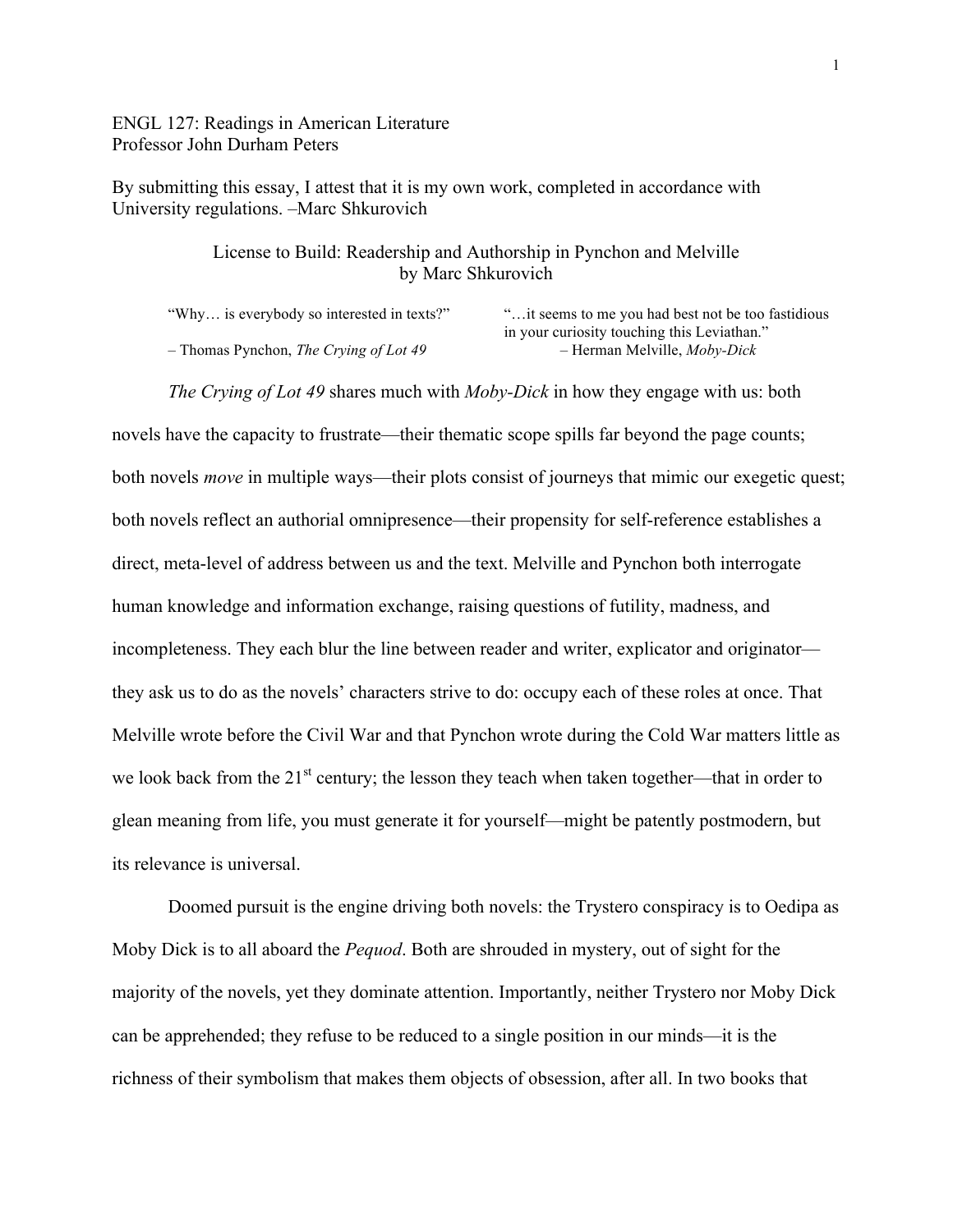demand interpretation, these repositories of significance are also conspicuous as black holes of communication—they do not reciprocate the many attempts to understand them; they mean what we, along with Oedipa and Ishmael, take them to mean. The only chance for "success" in these novels is to salvage personal value from epistemological precariousness.

It follows that *CL49* and *Moby-Dick* hinge not on their finales but on how we arrive at them. Pynchon and Melville structure their narratives so as to encourage this attitude, though they do so in distinct ways. All occurrences in *CL49* are filtered through Oedipa's eyes and thoughts; Pynchon uses free indirect discourse to investigate the burden that falls on an individual seeking to answer: what does it all mean? Melville selects a first-person narrator, though Ishmael's retrospection permits him to foreshadow the events to come, and ostensibly licenses his occasional omniscience; this narrator will tell us what much of it means to him. Pynchon's distance from Oedipa, compared to Melville's proximity to Ishmael, is a useful first point of contrast that relates to the critical difference between them: Ishmael thrives as a paraauthor while Oedipa fails as a reader, unable to make any sense of the world.

When Oedipa visits John Nefastis approximately halfway through *CL49*, she encounters a mode of data transference at once utterly abstract and impossibly concrete. The Nefastis Machine promises to make James Clerk Maxwell's thought experiment real and reverse entropy by harnessing "mental work"; the invention would, in theory, be "getting something for nothing" (Pynchon 68). To get something from nothing is by definition to create—mental work is the task of all authors—but there can never truly be nothing to start. Nefastis's esoteric terms obscure what exactly Oedipa is asked to do: "The Demon passes his data on to the sensitive, and the sensitive must reply in kind… and feed back something like the same quantity of information" (85-85). A "sensitive" is not a reader but an interpreter, someone who can translate one form of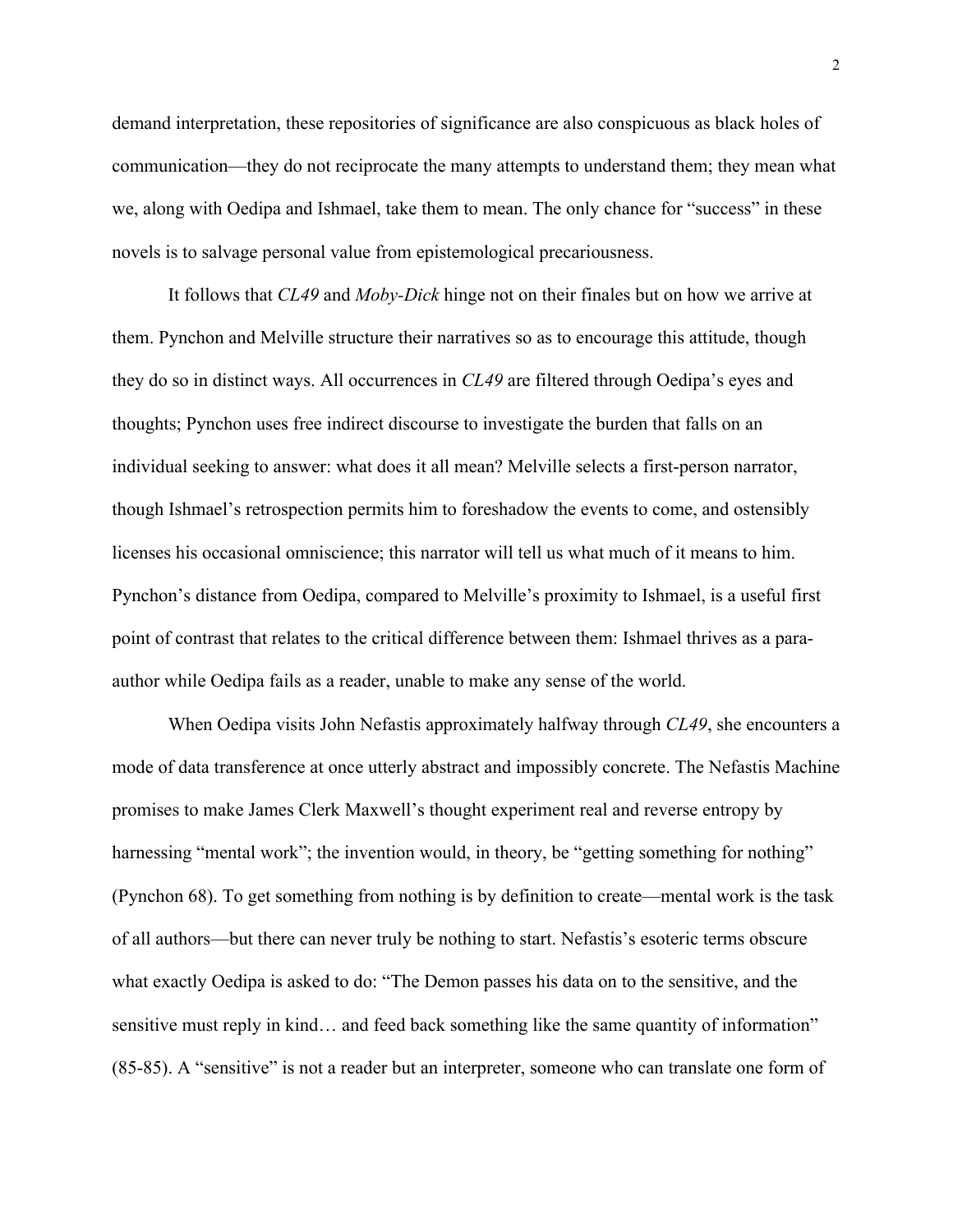information into another. Yet Oedipa focuses on sight alone, the sense associated with reading, rather than any of the cognitive tools necessary for translation: "Did the true sensitive see more?" she wonders when the piston fails to move (86). Neither the Machine nor the Demon are legitimate texts—no amount of passive absorption can distill kinetic energy into even the most trivial form of data.<sup>1</sup> When Nefastis explains the procedure to Oedipa, Pynchon rips through the fourth wall of the page: "Communication is the key," cries Nefastis on the verso; "Help… you're not reaching me," calls Oedipa on the recto (84-85). The duplicitous catch is that Oedipa is the one who needs to do the reaching, to move into the realm of construction—this is what she is never able to do, and why she struggles to communicate throughout the novel.

Melville is more generous than Pynchon. In *Moby-Dick*, sundry characters interpret their experiences using the readily available tools of the  $19<sup>th</sup>$  century, religion and superstition. These both play prominent roles in the seafaring life: former whalers like Father Mapple become preachers, and self-proclaimed prophets like Gabriel become whalers. The distinction between preacher and prophet is significant, however, and at first glance seems to lie in their attitude toward the future: as Ishmael makes clear in discussing Elijah and Ahab, prevision is understood as a symptom of madness and depravity. But if we want to understand who qualifies as a reader and author in Melville, scrutinizing context is more helpful. From the moment Pip is rescued from the ocean's "heartless immensity," he "went about the deck an idiot; such, at least, they said he was" (278).

The sea had jeeringly kept his finite body up, but drowned the infinite of his soul. Not drowned entirely, though. Rather carried down alive to wondrous depths, where strange shapes of the unwarped primal world glided to and fro before passive eyes… [Pip] saw

<sup>&</sup>lt;sup>1</sup> Pynchon embeds details that wryly poke fun at the confusion of roles. Oedipa's instructions are to focus on the photograph of Clerk Maxwell, whose "hands were cropped out of the photograph… [and] might have been holding a book… It seemed, behind the beard, he'd begun, ever so faintly, to smile" (86). Earlier, Stanley Koteks specifies that the image that works best for the Machine is the one commissioned by the "Society for the Propagation of Christian Knowledge" (69). Inventors are authors—both propagate knowledge; Oedipa does not.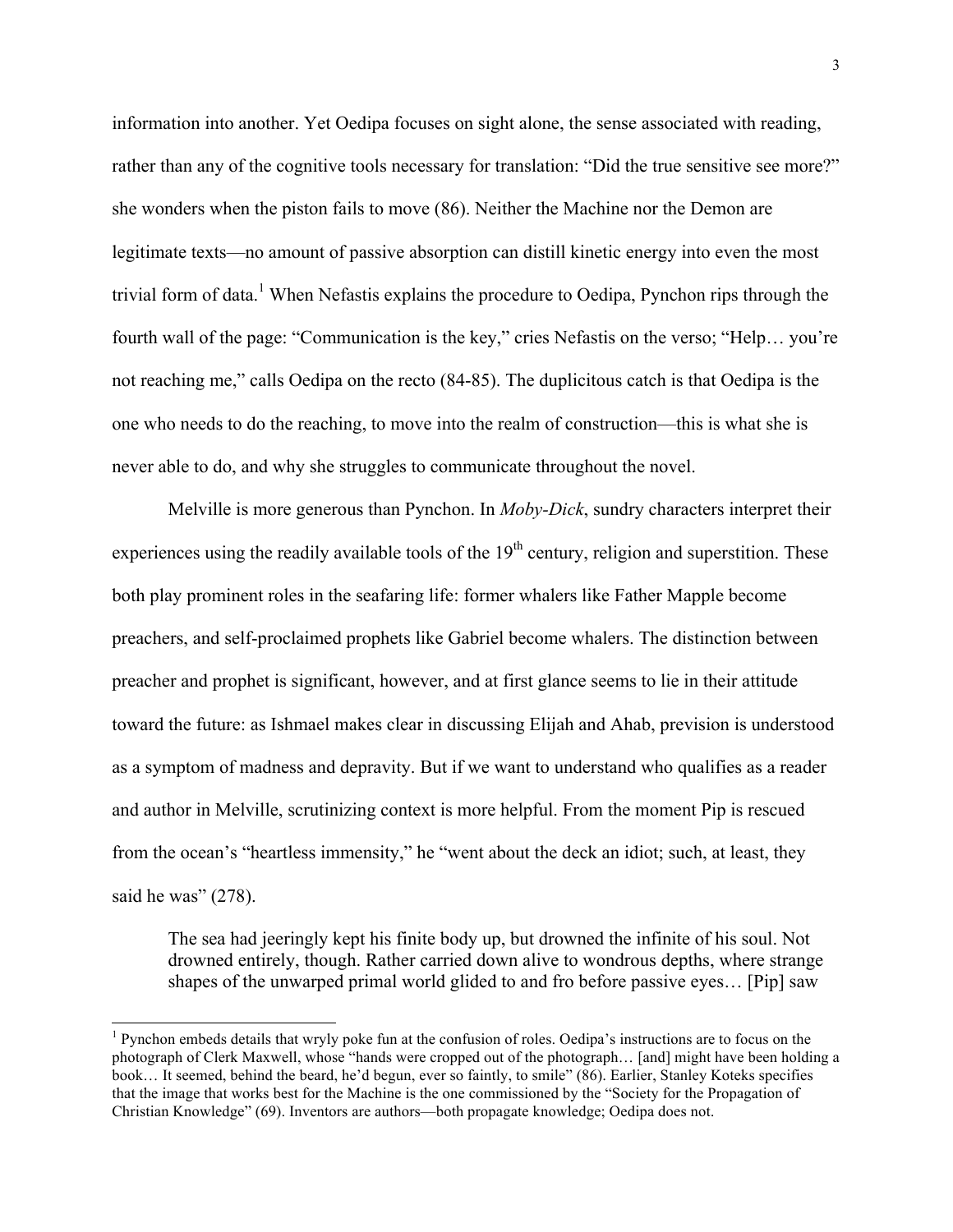God's foot upon the treadle of the loom, and spoke it; and therefore his shipmates called him mad. So man's insanity is heaven's sense; and wandering from all mortal reason, man comes at last to that celestial thought, which, to reason, is absurd and frantic; and weal or woe, feels then uncompromised, indifferent as his god. (278)

Here, sight is enough to cost Pip his relative sanity, to sever him from his shipmates. As he floats on the water's surface, his "ringed horizon began to expand around him miserably" (278), meaning that Pip loses the human scale—his context—allowing his consciousness to sink to the ocean floor. Unlike the crew, Ishmael does not dismiss Pip's ravings: he senses that Pip's problem is one of interpersonal communication rather than the capacity for comprehension either Pip is unable (or unwilling) to express the transcendent knowledge ("that celestial thought") he has gained, or his shipmates are incapable of understanding him. Reading remains half the battle; shared context remains necessary for writing.

Pynchon draws on the 1960s' most infamous tool for mediating the world, LSD, in turning Mucho into yet another of the authors surrounding Oedipa. Mucho's hallucinogenic revelations speak to the pulverization of his personality, the price that he, like Pip, paid for a new understanding of his sensations: "Whenever I put the headset on now… I really do understand what I find there" (117). Mucho informs Oedipa that he takes the drug

Because you hear and see things, even smell them, taste like you never could. Because the world is so abundant. No end to it, baby. You're an antenna, sending your pattern across a million lives a night, and they're your lives too… The songs, it's not just that they say something, they *are* something, in the pure sound. Something new. (117-118)

As a disc jockey, Mucho is the intermediary between listeners and music, though his profession did not satisfy him so in the past. But with the aid of acid, he is now able to extract meaning from the soundwaves themselves. Lack of context is no hindrance for a mind so attuned; $2$  raw energy itself—akin to the molecules sorted by Maxwell's Demon or the "strange shapes" of Pip's "unwarped primal world" (278)—is input, and creative substance is output. Yet even in

<sup>&</sup>lt;sup>2</sup> "You're too sensitive," Oedipa tells him as explanation for why each of Mucho's jobs leaves him distraught (4).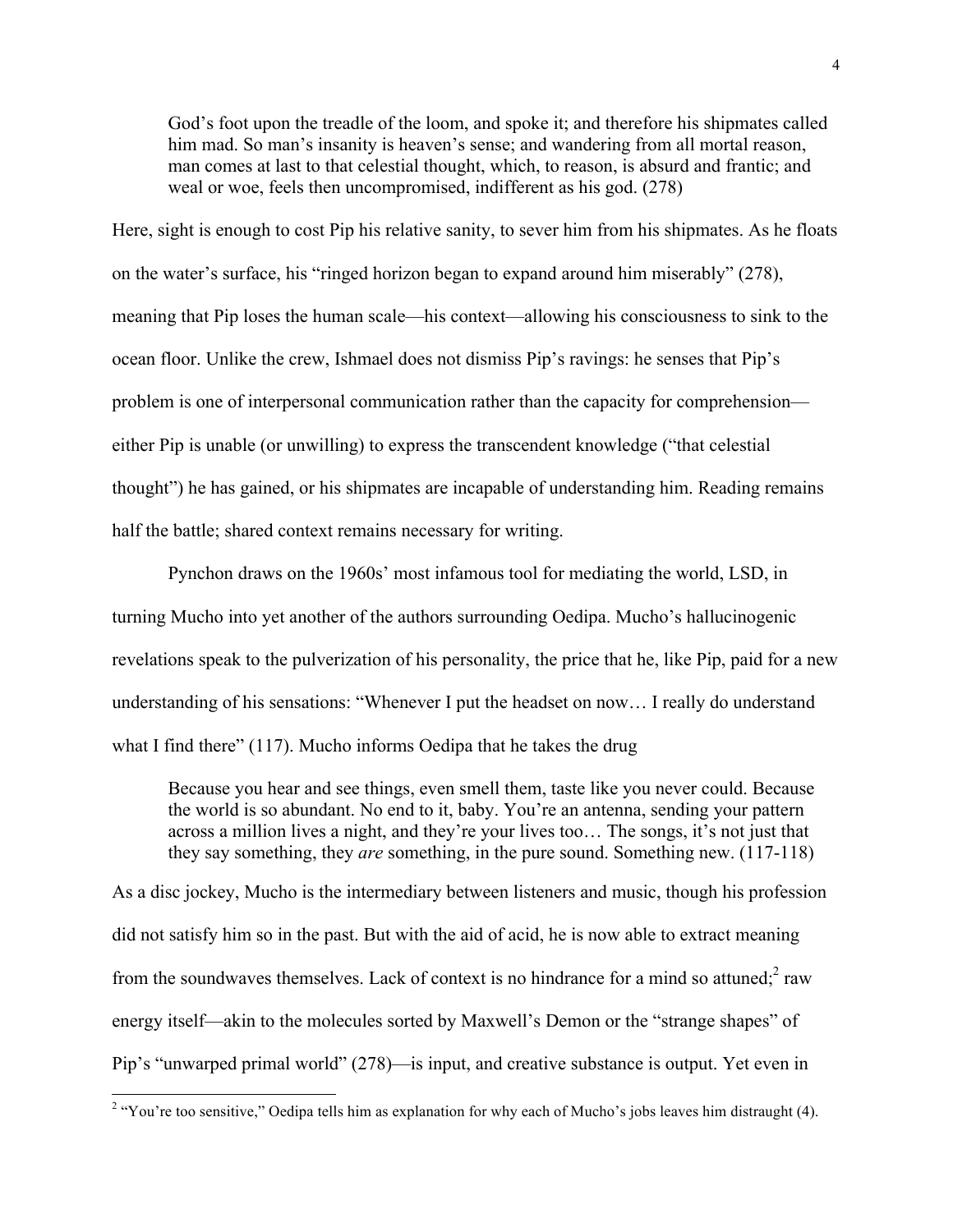broadcasting his "pattern," Mucho is unable to pass on his revelations to his wife, despite the Maases sharing the same existential fear: that the world is devoid of meaning, that emptiness abounds. "It was only the sign in the lot, that's what scared me," Mucho confesses to Oedipa. "Just this creaking metal sign that said nada, nada, against the blue sky. I used to wake up hollering" (118). As she reflects on her ordeal near the end of the novel, Oedipa "hoped she was mentally ill; that that's all it was… For this, oh God, was the void" (141). This must be the same void the weavers in the Remedios Varo painting, which caused Oedipa to cry, were "seeking hopelessly to fill" (11).

With *The Courier's Tragedy*, the play within *CL49*, Pynchon provides Oedipa with an overabundance of context. He opens at least four distinct levels of meaning production: Wharfinger wrote a play that Driblette staged that Oedipa saw performed that she then describes for us. But Oedipa, the wannabe detective, cannot look past the mention of Trystero in the play's closing line; unlike the authors of the first three levels—the playwright, director, and actors— Oedipa expects to find significance already writ large on the page. She asks Driblette to see the script, despite the fact that "[s]he didn't know what she was looking for, exactly" (60). "You don't understand," Driblette angrily replies,

"You guys, you're like Puritans are about the Bible. So hung up with words, words. You know where that play exists, not in that file cabinet, not in any paperback you're looking for, but—" a hand emerged from the veil of shower-steam to indicate his suspended head— "in here. That's what I'm for. To give the spirit flesh. The words, who cares? They're rote noises to hold line bashes with, to get past the bone barriers around an actor's memory, right? But the reality is in *this* head. Mine. I'm the projector at the planetarium, all the closed little universe in the circle of that stage is coming out of my mouth, eyes, sometimes other orifices also." (62)

Driblette castigates Oedipa for her textual fixation, believing he is dealing with an academic— Pynchon again speaks past his characters to address English students like me. Driblette (who is both actor and director) concisely summarizes the ambitions of an artist—"To give the spirit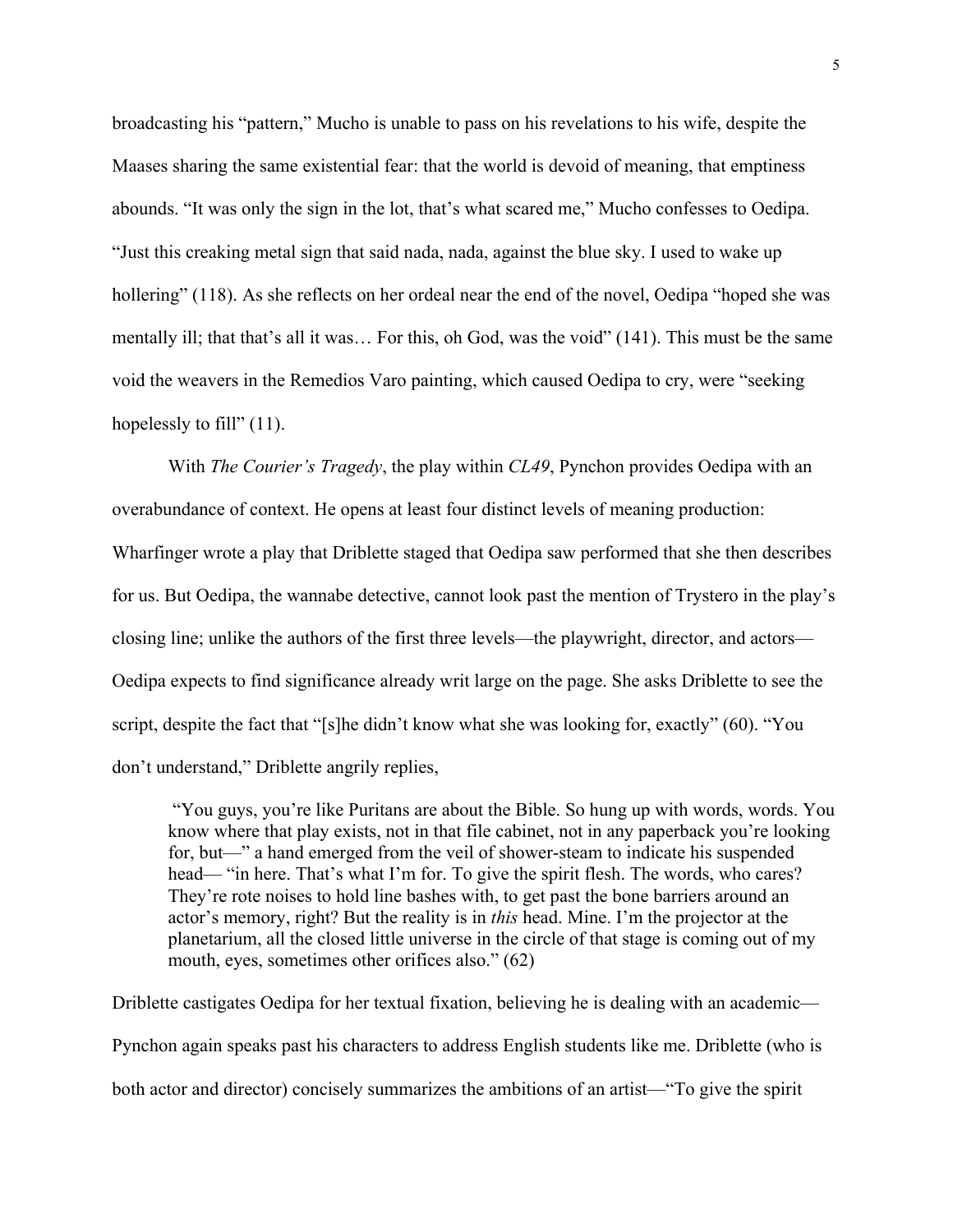flesh"—and insists that they can be realized with the mind alone. But Oedipa misses how this might apply to her endeavors—how the reality could be in *her* head—and becomes captivated by Driblette's projector metaphor, remaining hung up on words.

For one thing, she read over the will more closely. If it was really Pierce's attempt to leave an organized something behind after his own annihilation, then it was part of her duty, wasn't it, to bestow life on what had persisted, to try to be what Driblette was, the dark machine in the center of the planetarium, to bring the estate into pulsing stelliferous Meaning, all in a soaring dome around her?… Under the symbol she copies off the latrine wall of The Scope into her memo book, she wrote *Shall I project a world?* If not project then at least flash some arrow on the dome to skitter among constellations and trace out your Dragon, Whale, Southern Cross. Anything might help. (64-65)

She mistakes Driblette's emphasis on constrained subjectivity (the play is a "closed little universe") as encouragement to turn her text ("the estate") into an expansive, universal ideal ("Meaning… in a soaring dome"). Oedipa begins by reading the will again, though now she believes she will build from what she has been given. But to "bestow life" would be to make something new; projectors merely push light past film onto a screen. Accordingly, she challenges herself to trace rather than sketch; to copy intelligible shapes rather than create her own. At this point, Oedipa still expects that "everything she saw, smelled, dreamed, remembered, would somehow come to be woven into The Tristero"  $(64)$ .<sup>3</sup> When she faces the Nefastis Machine later on in the novel, she finds nothing to read—no wonder she is unable to project.

Unlike Oedipa, Ishmael intuits that no decisive answer awaits within the enigma of Moby Dick. Chapter 70, "The Sphynx," recounts the process of decapitating a sperm whale, and Ishmael effectively parlays his description of the dangling cranium into an exposition of the whale's hold on Ahab's mind:

It was a black and hooded head; and hanging there in the midst of so intense a calm, it seemed the Sphynx's in the desert. 'Speak, though vast and venerable head,' muttered Ahab… 'speak, mighty head, and tell us the secret thing that is in thee. Of all divers, though hast dived the deepest… (212)

<sup>&</sup>lt;sup>3</sup> That Pynchon never settles on a consistent spelling of Trystero/Tristero is another nod to its unknowability.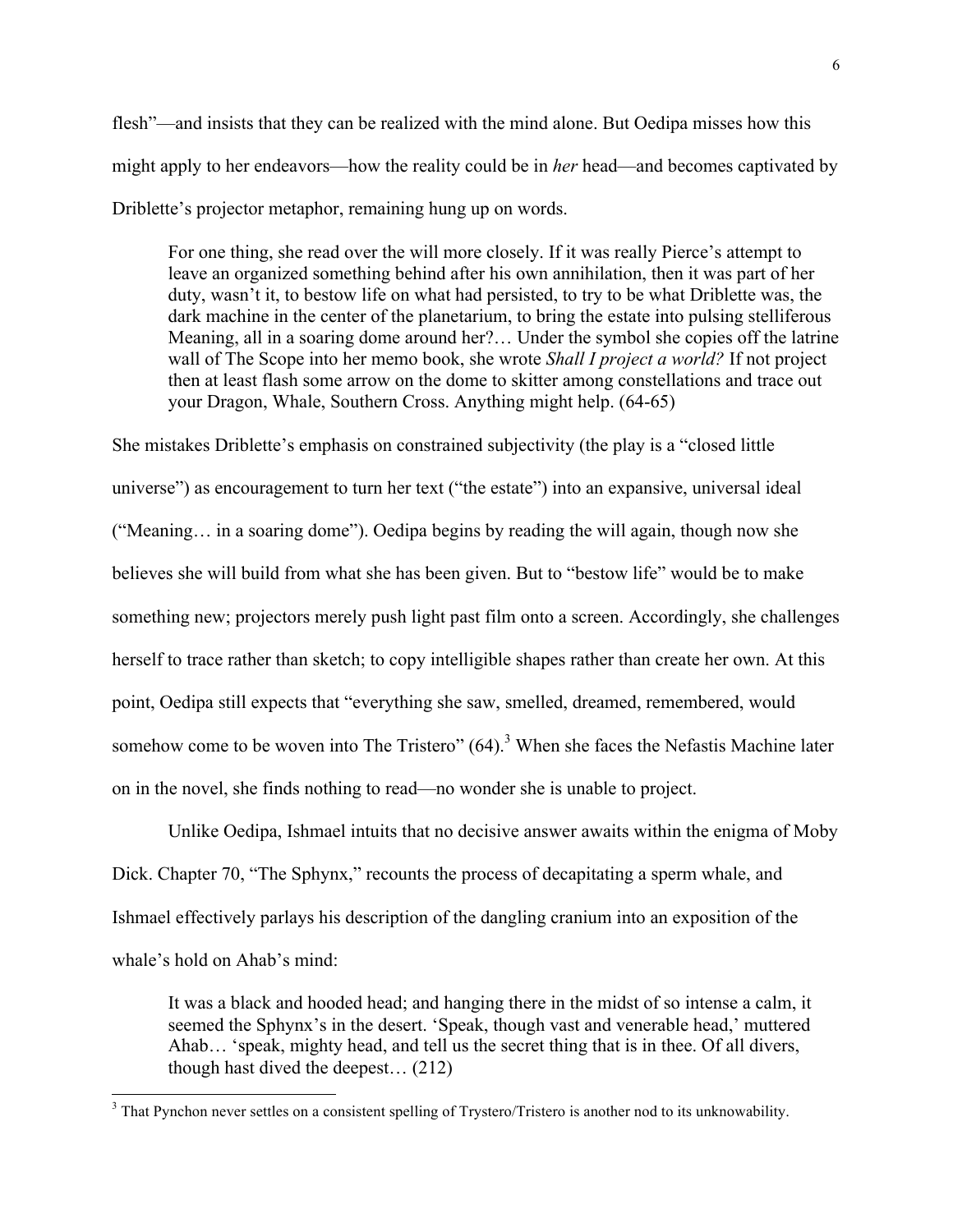Familiarity with the deep is dangerous to the characters of *Moby-Dick*—those who seek to unravel its mystery tend to end up incommunicado like Pip. But Ahab's fascination contains both scientific curiosity and an understanding of what the head represents: Ahab "at last came to identify with [Moby Dick], not only all his bodily woes, but all his intellectual and spiritual exasperations" (128). For us, the dangling head brings to mind the picture of Driblette's disembodied cranium, floating above the shower steam—Pynchon's symbol of subjective sufficiency. Melville provides us with a hint that Ishmael understands that no information is forthcoming *from* the whale's head, that all that is imbued in lifeless flesh is derived from minds like Ahab's: Ishmael invokes the Sphinx "in the desert" (212), an allusion to the limestone statue in Giza, which sits serene among sand dunes, rather than the Sphinx of Greek mythology, who actively arbitrates knowledge through riddle.<sup>4</sup> When he reaches the end of an inquiry, Ishmael is content to draw what conclusions he can, and encourages us to the same: "I but put that brow before you. Read it if you can" (235).

We must remember that not all narrators were created equal. Ishmael, on the one hand, is able to interpret even as he recounts thanks to his position beyond the plot; he can communicate so effectively because he knows he is speaking to us. From before his narrative even begins, Melville places Ishmael atop the shoulders of information gatherers like the Late Consumptive Usher and the Sub-Sub-Librarian. "The drama's done. Why then here does anyone step forth?— Because one did survive the wreck" (377). The wreck consisted of a ship's worth of sailors, all of whom read into the White Whale, but did not live to make permanent what they found: "the great shroud of the sea rolled on as it rolled five thousand years ago" (377). Ishmael's

<sup>&</sup>lt;sup>4</sup> Later on, in the chapter titled "The Prairie," Ishmael studies the phrenology of the sperm whale's skull. He finds in its magnitude a "god-like dignity," and likens its forehead to "one broad firmament… pleated with riddles" (234). But he also appreciates the "great genius" of its "pyramidical silence" (235).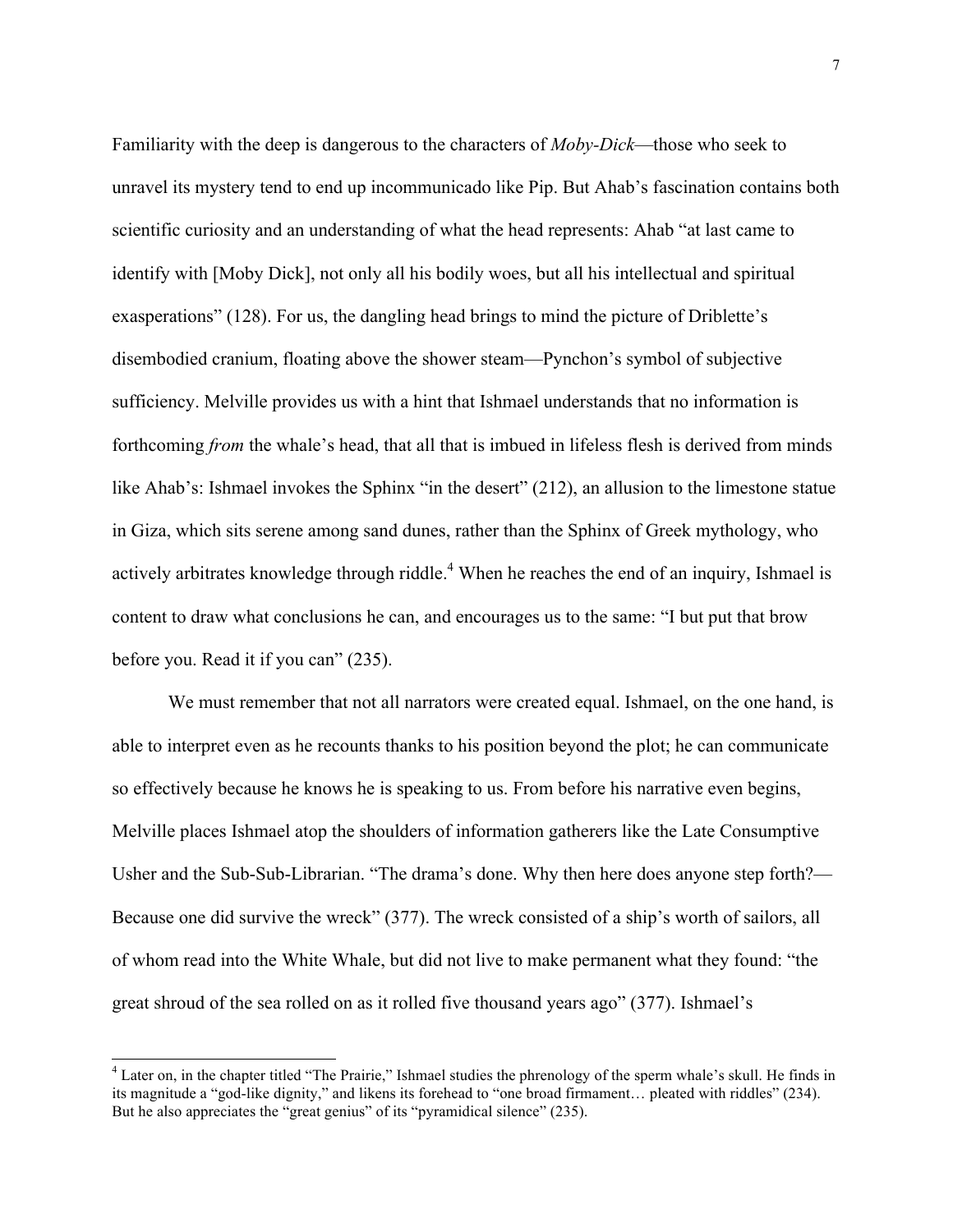responsibility as their survivor, and as Melville's narrator, is to unleash "[t]he subterranean miner that works in us all" (130), to cause a ripple in the sea.

Oedipa, on the other hand, is just like Ahab. She participates in events as they occur, shares monomania and fatalism as defining traits, and teaches us only what we should not do. When Oedipa learns of Driblette's death, "she kept a silence, waiting as if to be illuminated" (125)—the passive sentence structure reinforces her resignation; when Emory Bortz hands Oedipa the text that, finally, will explain the story behind the Trystero, she blurts, "I can't read this" (129)—though it is the antiquated typography and spelling that intimidate her, her gut reaction articulates her predicament throughout the novel. By the end, Oedipa has gained knowledge, but no significance—of "the symmetrical four" potentialities, only the reality of the Trystero conspiracy could *mean* anything, namely that "you have stumbled indeed… onto a real alternative to the exitlessness, to the absence of surprise to life, that harrows the head of everybody American you know" (141). This would be monumental, yet Oedipa would prefer if she were simply mentally ill, and never had to face the void again. Pynchon slips into the second person, engaging our attention, by having Oedipa speak to herself in the mirror—although this one is intact and Oedipa's reflection is present, still "[t]here was nobody who could help her" (141).

In *CL49*, we are the closest thing there is to an Ishmael—we must draw conclusions for ourselves out of the wreck we witness. Even though *Moby-Dick* was never finished, unlike Pynchon, Melville provides a workable blueprint for the pursuit of meaning: one that is sequential and cumulative, rather than cyclic and self-defeating; one where reading requires writing.